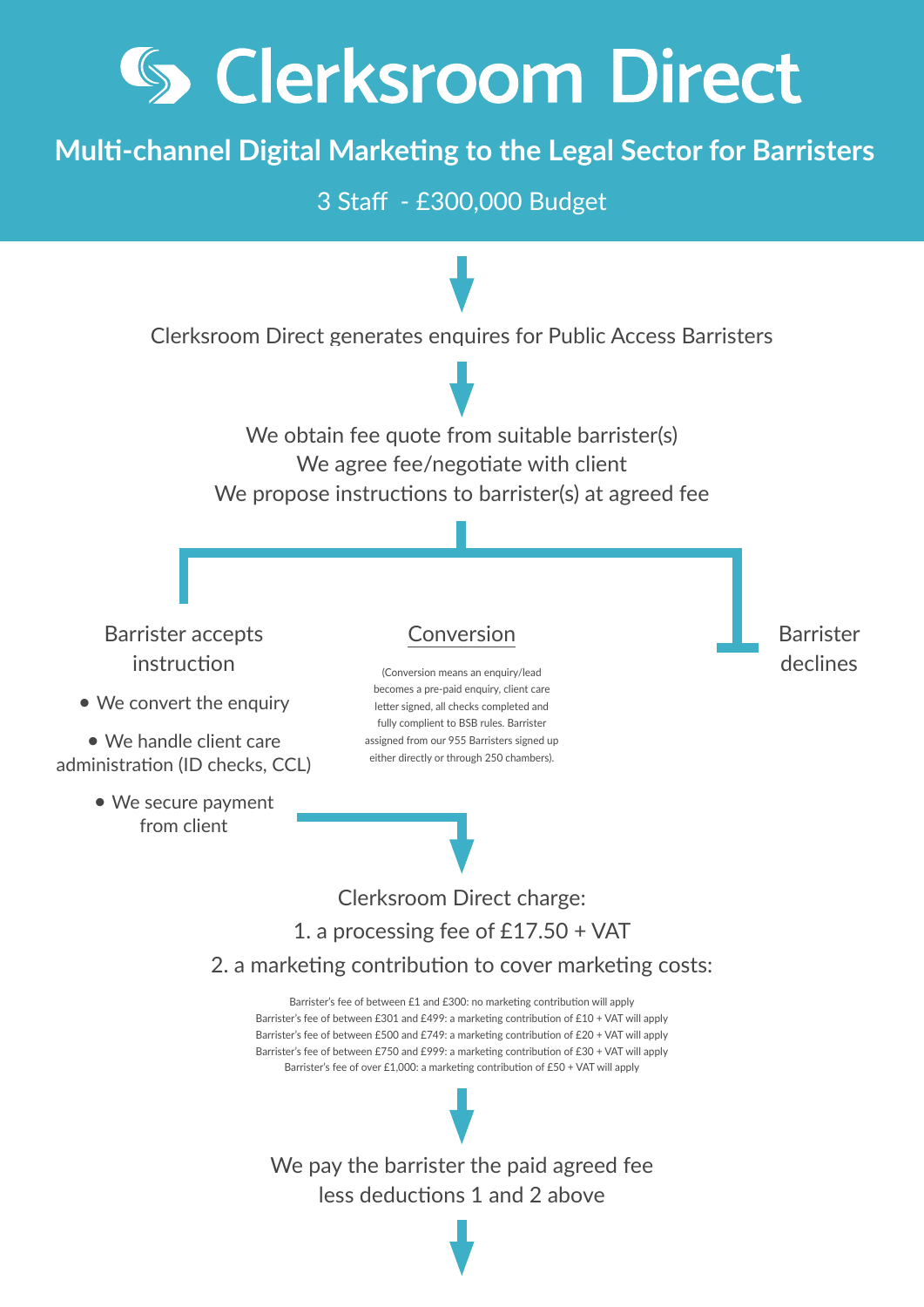



**Helping you to convert your Public Access clients**

**www.clerksroomdirect.com**